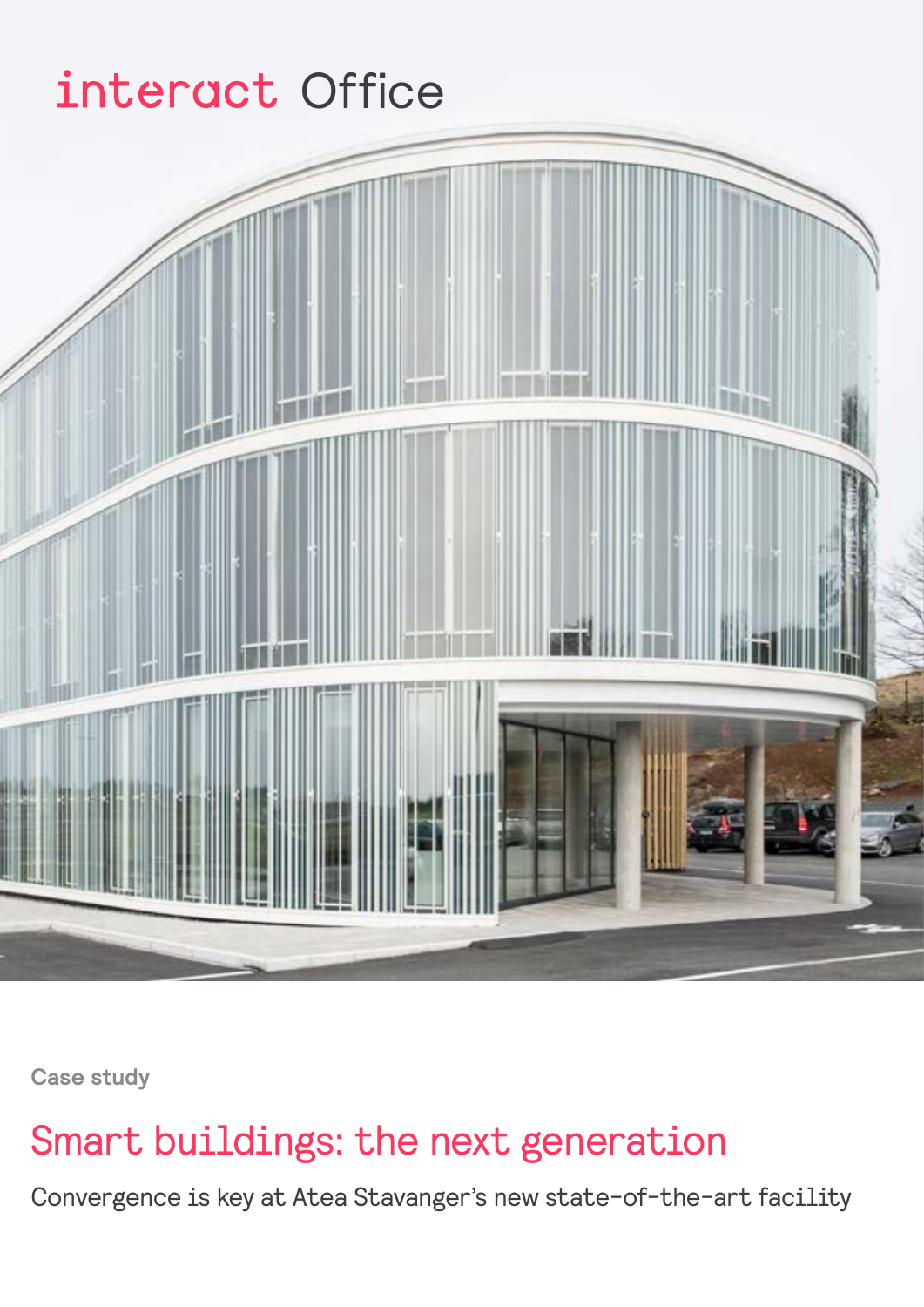#### Dogfooding 2.0: the advantages of a living lab

Way back in the 1990s, "dogfooding" was the gold standard for demonstrating technology leadership. Short for "eating your own dog food," dogfooding was the practice of a technology development company using its own software or products as a way of putting themselves in their users' shoes.

Eventually, though, as software programs and other forms of technology became more complex and specialized, dogfooding fell out of favor: development teams no longer represented the user communities for which they were creating applications. User research became the new touchstone for system design and testing, but at the cost of deep customer knowledge and understanding.

Technology has taken enormous leaps forward since the 1990s, of course, but the emergence of smart systems for general end-users has brought the technology leadership conversation full circle. Smart cities, smart buildings, and other Internet of Things (IoT) systems have moved applications out of computers and specialized devices and into the spaces that we all use every day—including office workspaces, retail shops and malls, hotels, and city streets. Using your own solutions as a way of testing and validating them has once again become a viable and effective way of taking customer experience and business excellence seriously.

Nowhere is this renewed emphasis on "drinking your own champagne" more evident than it is at Atea, the leader in IT infrastructure for businesses and municipalities in Norway and the Baltics. The new Atea office building in Stavanger, Norway, has been conceived from the ground up as a living lab-a test bed and showcase for connected and integrated systems.

"By saying that this building is a living lab, we're thinking of it as a place where we do our proof of concepts," says Espen Riska, smart buildings director at Atea Stavanger. "By being in a living lab, we are constantly evolving, we are constantly trying and testing our own products and our partners' products by using them ourselves."

The living lab concept has given Atea new insights into its customers, the challenges they face, and the best ways to help them overcome those challenges to achieve operational excellence. But the building has also become an essential element in helping Atea expand its business model.

"Atea is a very experienced service provider in networking and a reseller of equipment for the IT business," says Riska, "but this is also making a lot of new opportunities for us because we have never sold equipment to be able to maintain a facilitated building before."

As part of their effort to move beyond IT infrastructure and into smart building solutions, Atea has partnered with Signify, the world leader in connected lighting systems for the IoT, and with networking and telecoms giant Cisco. Together, the three companies designed and engineered a truly integrated smart building from the bottom up. The new Atea building features a converged IT infrastructure for integrating systems and collecting rich, actionable data for monitoring, modeling, and AI applications. The connected lighting system and Interact Office software from Signify give Atea a platform for distributing intelligence throughout the building's illuminated spaces.

For Riska, the converged IT infrastructure forms the foundation on which a business can build what he calls "plays," systems and applications that leverage common resources and that can share data for deep functionality and intelligence. "The infrastructure for enabling lighting, for enabling sensors, for enabling video and Wi-Fi and everything, that infrastructure is very important," Riska says. "And adding the lighting part is adding another 'play' onto our IT infrastructure."

> "By being in a living lab, we are constantly evolving, we are constantly trying and testing our own products and our partners' products by using them ourselves."

**Espen Riska,**  Smart buildings director at Atea Stavanger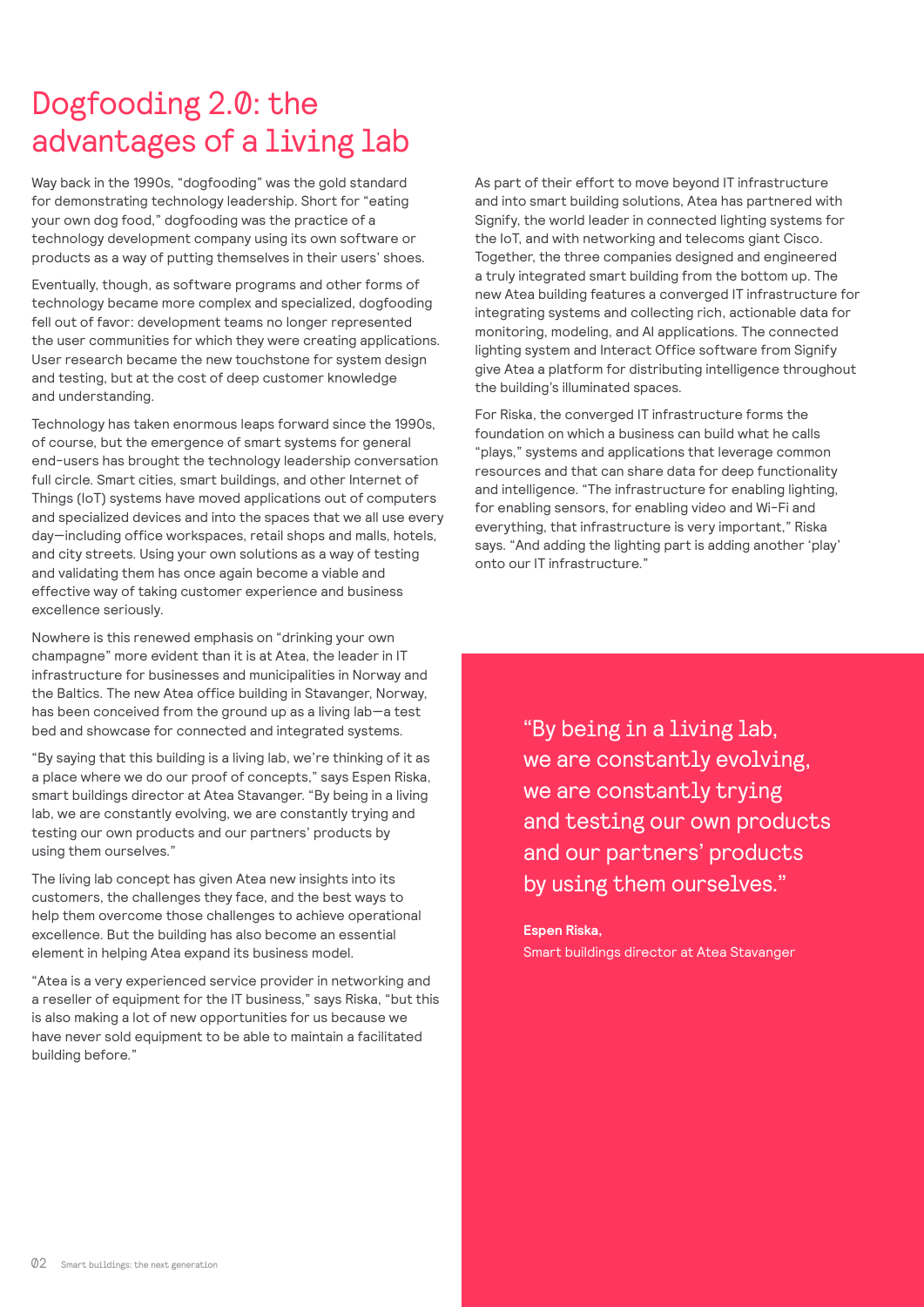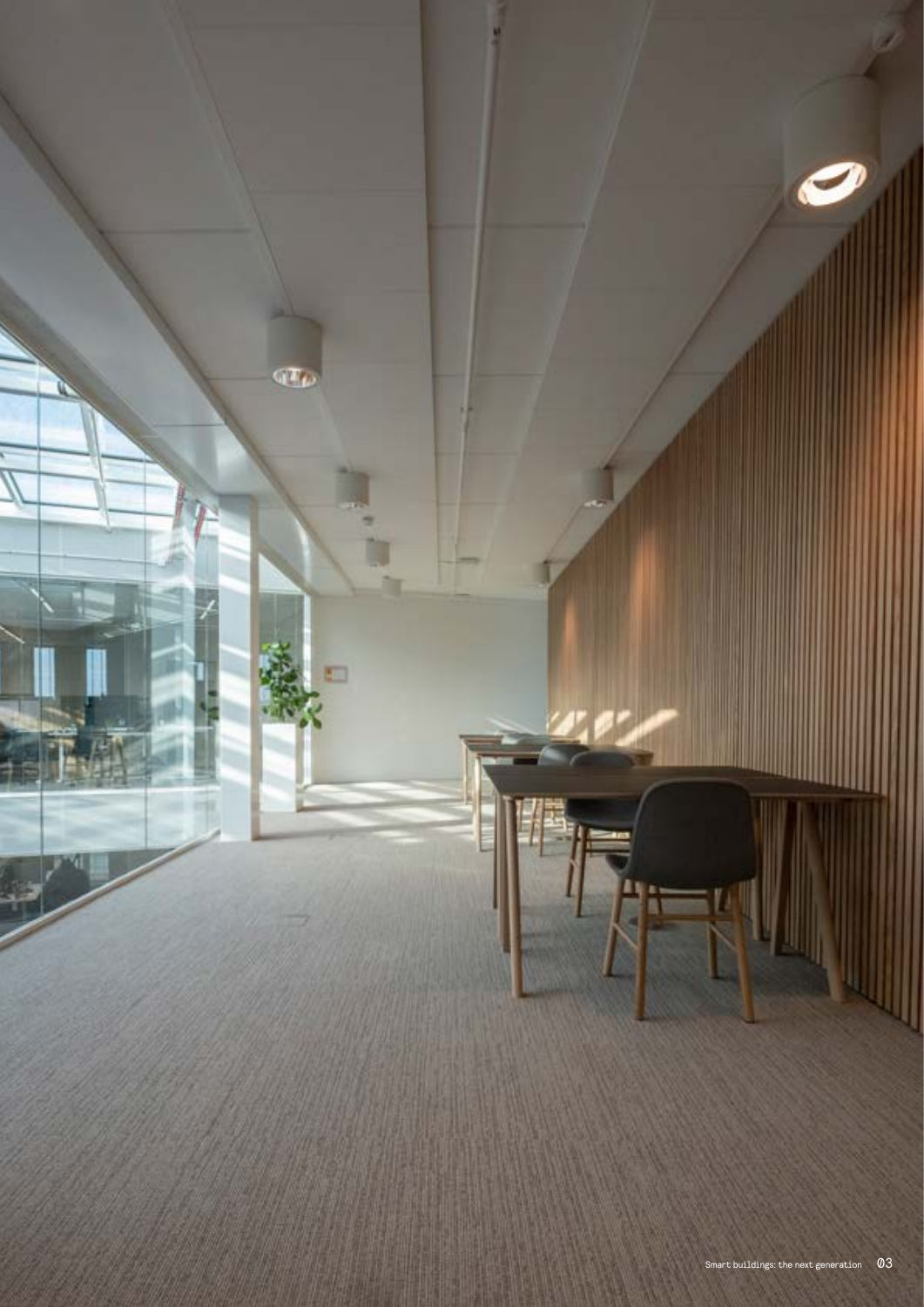

#### Design it, live it, show it

As a smart office solution showcase, the new Stavanger building allows Atea to demonstrate to their customers what they can do with a converged infrastructure and its various "plays." But because the building also houses Atea's Stavanger workforce, the company must maintain something of a double focus: employee comfort and productivity is as important as showcasing multiple smart solutions and how they can be integrated.

Riska notes that smart technology can be embedded into an office environment in a way that supports both employee wellbeing and operational efficiency only if you plan for it from the earliest stages. "You have to be in that drawing process, you have to be in the architect's mind, and you have to be really prepared to meet new issues along the way," Riska advises.

Now that the building is open and occupied, Atea brings potential customers in on a regular basis. "The building itself drives a lot of people to come here," affirms Atea sales manager Kjetil Vasbø. Indeed, visitors have been coming from all over Norway and abroad to see for themselves how smart buildings can be configured, maintained, and managed.

Vasbø notes that the IT industry in Norway is very old-fashioned, and it's a big advantage to be able to demonstrate a more

modern approach to building management in a real-world setting. Visitors experience first-hand such features as the bio-adaptive lighting in the building's glass-roofed atrium, the integration of HVAC and occupancy detection in meeting rooms, and indoor navigation throughout the building.

More people visited the new building in six months than had visited the old Atea building in over ten years. "We have experienced a lot of interest from the industry," Vasbø affirms. "Once a customer comes, we plan a meeting together with Signify and Cisco and we take them through the experience. We give them some good advice for the future, and what they should be aware of and think about for whatever project they're starting."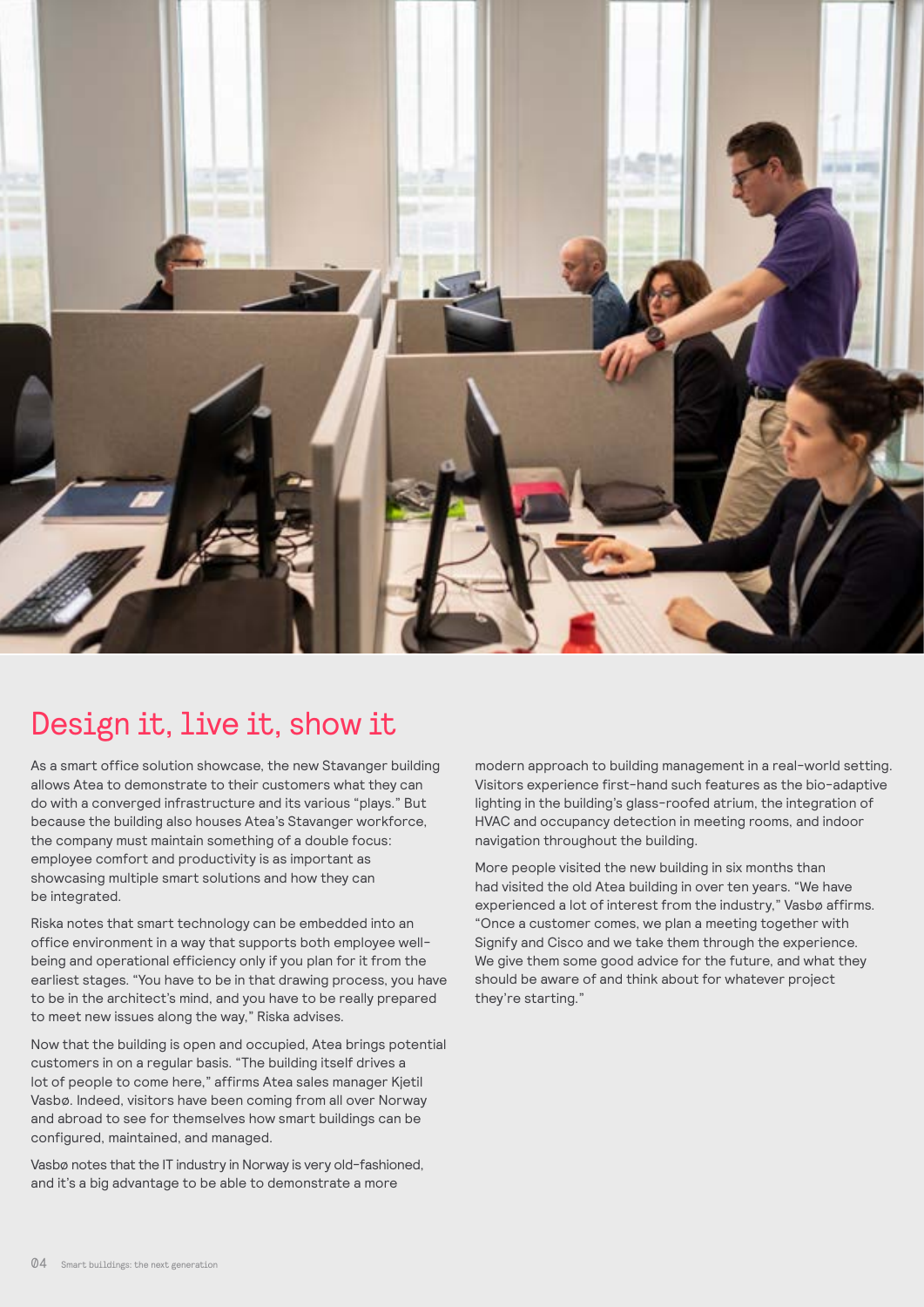#### Evaluate it, test it, improve it

Installing systems in their own building also allows Atea engineers, developers, system architects, designers, and others to evaluate and test systems in a real-world context that can't be replicated by a simulation or a prototype. The building is designed to allow for experimentation with different solutions, which can be rapidly upgraded or restructured to improve and verify effectiveness.

"The technology is developing constantly, and we wanted the newest technology available," says senior network engineer and system architect Pål Bjelland. These new technologies include a personal control app for the lighting system, a highly accurate indoor location system that uses a combination of LED lighting and Cisco DNA Spaces, multisensors, and even Li-Fi for lightbased, high-bandwidth wireless communications.

"We are now starting to use these technologies together and will do an evaluation," Bjelland says. Bjelland expects that making improvements will be an ongoing process, as technologies continue to evolve and as Atea's understanding and experience continue to deepen.



Smart buildings: the next generation

**Hilling Ser**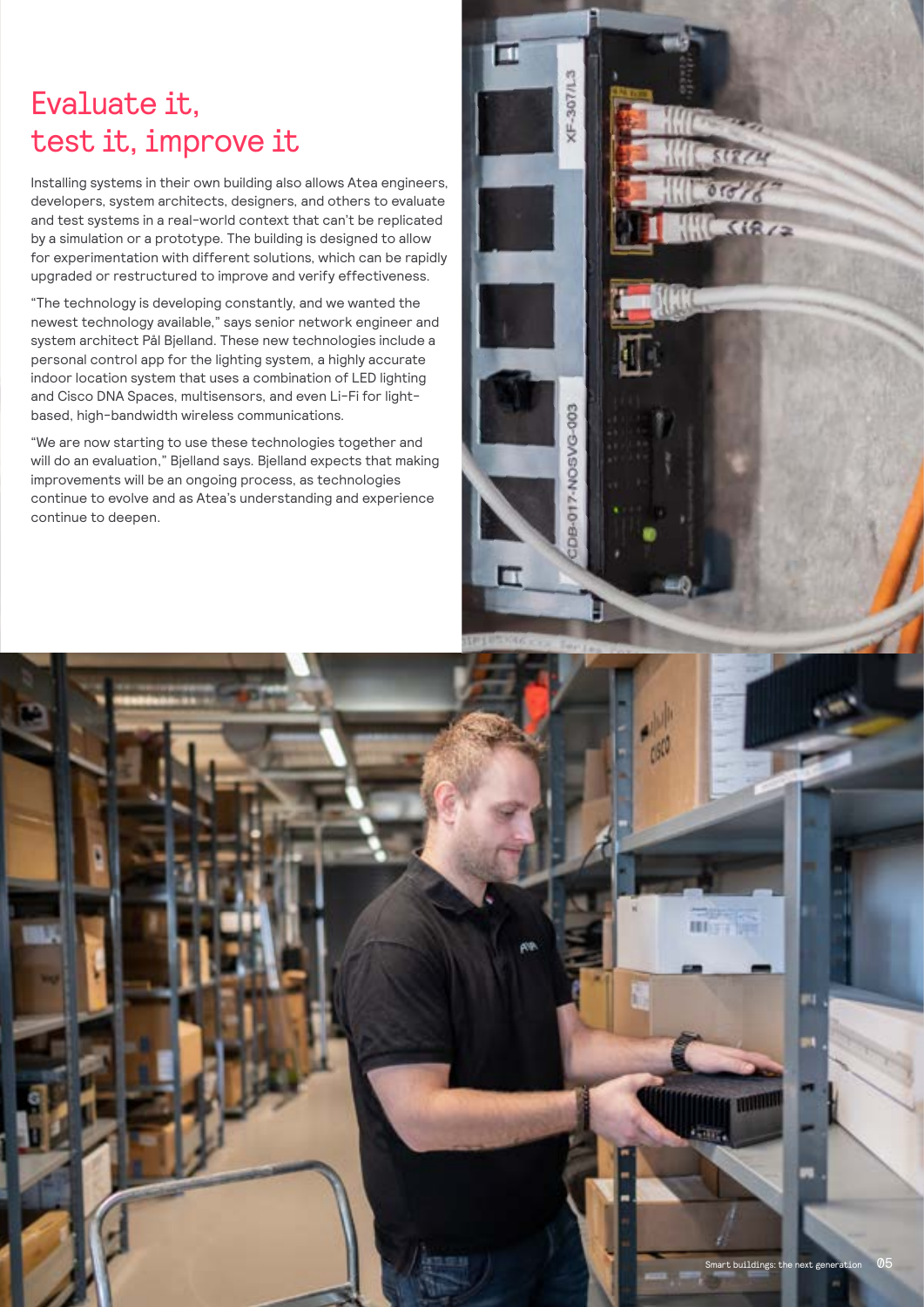#### Converging on intelligence

In the Atea building, all systems are on a single converged IP network. This represents a meaningful step forward over earlier generations of smart buildings, such as The Edge in Amsterdam. The converged IP network powers and integrates all of the building's different systems, from scheduling systems and meeting room video cameras to Wi-Fi and lighting.

Employing a single network consumes less energy than running multiple separate systems. It also offers advantages for data collection. "It's easy to pull out the sensor data from one network instead of having lots of different systems talking different languages," Riska explains. Additionally, a converged IP infrastructure allows building systems to be flexible, dynamic and scalable, especially when those systems use open APIs for backend integration and data exchange.

The Atea Stavanger building uses an Interact connected lighting system from Signify not only to illuminate the working environment but also to collect data on the building's workspaces and the activities taking place within them. The building currently contains around 700 luminaires—including Philips PowerBalance PoE troffers and Philips CoreLine LED downlights from Signify—which are equipped with multisensors for measuring environmental factors such as presence, temperature, daylight levels, and humidity.

"You will always need light, so why not utilize the ceiling and put in sensors connected to the same infrastructure?" Bjelland asks. Leveraging the lighting system this way is a new approach to creating the smart office. "Altogether, this will give more accurate information than traditional workspace design, and will support better decision-making."

At Atea Stavanger, the connected lighting system is an integral component of the building's IoT platform. Connected luminaires and their multisensors transmit data via the IP network, which is deployed using Cisco Ethernet switches. Many of the building's luminaires connect to the converged IP infrastructure using Power-over-Ethernet (PoE). This means that these luminaires can be powered and controlled without the need for electrical wiring. It also means that they're able easily to transmit the data they collect to the cloud.

"What we also need is software," Bjelland explains, "and the software is analyzing the data and makes decisions." Also required is a dashboard or other user interface that facility managers can use to monitor, manage, and control the building's systems.

"By using this kind of technology, we get better utilization of all the areas and facilities in the building," says Bjelland. "We work more efficiently and get more satisfied employees. The interaction is also better, since many systems are sharing data and all work together."

"By using this kind of technology, we get better utilization of all the areas and facilities in the building, we work more efficiently and get more satisfied employees. The interaction is also better, since many systems are sharing data and all work together."

**Pål Bjelland,** Senior network engineer and system architect

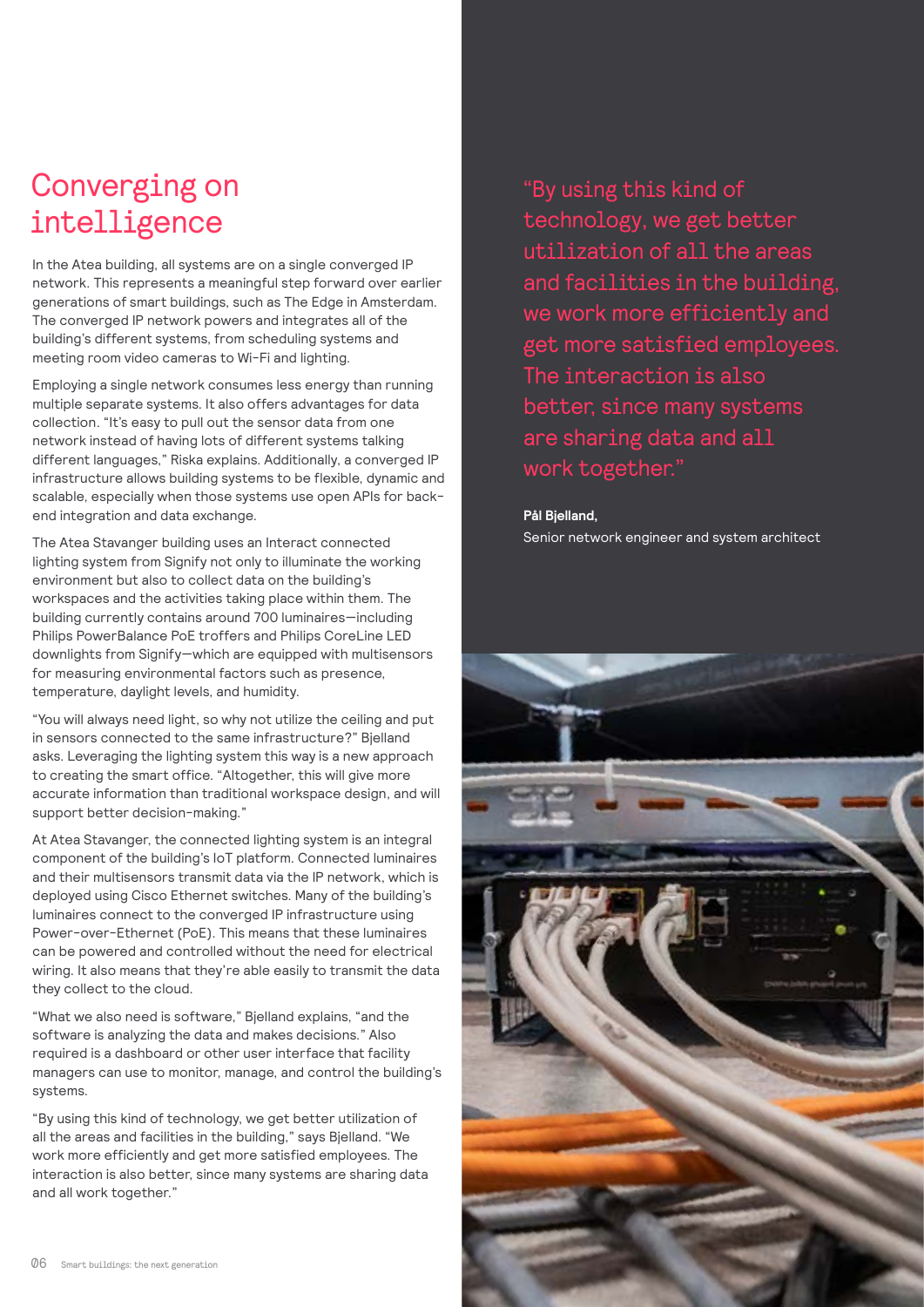### Data analytics: challenges and opportunities

With sensors collecting information from the lit environment on everything from temperature to humidity to occupancy and more, the building generates a large amount of data. The building systems themselves also generate data on status and operations. This data is potentially valuable, but it must be analyzed and interpreted before it becomes actionable.

Atea brings to the table a great deal of experience in data analytics. The company is involved in many projects with public sector communities in Norway and elsewhere in Scandinavia. Data analytics are becoming quite important to communities who need to know where they should spend their money and where they should focus in the future.

"By interpreting large data that they already have from open data sources, we can help them with data analytics and help them to gain insight," Riska explains.

Atea understands the challenges that big data poses from the inside out, as they have had to make similar decisions in their own building about what kind of data to collect, how often to collect it, how to store and remove it, and how to analyze it and use it for forecasting and reporting.

Atea didn't know ahead of time how large the building's data pool would be or what data capacity they really needed. As it turns out, Atea is collecting much more data from the building than they initially anticipated. "That's why we use our cloud service providers," says Riska, "to have a kind of expanded possibility."

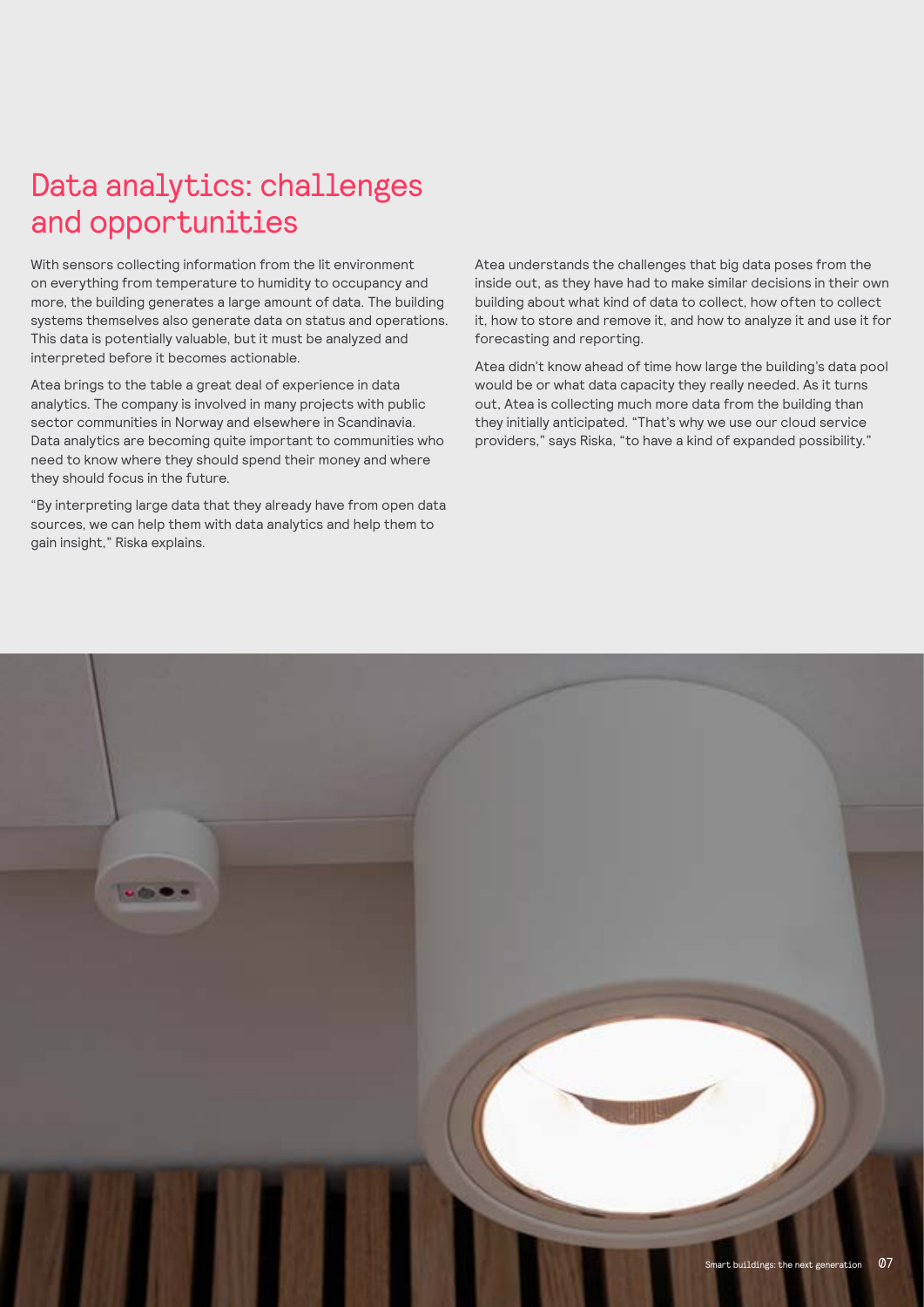

#### Twinning is winning

Because they need to combine the data collected from different systems and sensors together to generate new insight, Atea put quite a bit of thought into how to display the data to make it meaningful. One approach that has worked well for them is the digital twin.

A digital twin is a three-dimensional model of a space that you can move through in the same way that you can move through a virtual world in a first-person video game. In fact, engineers at Atea Stavanger created their digital twin by putting the architect's 3D building information model (BIM) into a gaming engine. Information from different systems and sources are funneled into the digital twin, where they can be visualized in context in a threedimensional virtual space.

"You can think of the digital twin as a bridge between the physical and digital worlds," explains system architect Bjelland. "This pairing of the virtual and physical worlds allows analysis of data and monitoring of systems to head off problems before they even occur. You can prevent downtime, and you can develop new opportunities or even plan for the future by using simulations."

APIs pass data from the building's systems and other sources into the digital twin. Real-time data from Cisco DNA Spaces, a wireless location-based services platform deployed in the building,

displays people counts in meeting rooms and common spaces. Real-time sensor data from Signify multisensors appears in the digital twin as temperature and humidity measurements, while real-time data from the building management system (BMS) shows how much power the building is using. Data feeds from weather and other informational websites show the current conditions outdoors, alongside such information as power generated by solar cells on the roof and CO<sub>2</sub> levels per building floor.

Facilities managers can even drill down on a specific feature or product represented in the digital twin to view technical documentation for management, operations, and maintenance purposes. Technicians can track when maintenance was last performed on fire extinguishers or in rest rooms.

By using a gaming engine to render the digital twin, developers were able to reduce the size of the building model from about 25 GB to only around 50 MB. This means that technicians can run the digital twin from a smartphone as well as from a dedicated workstation, making it that much easier to access the twin remotely to troubleshoot and fix real problems as they occur within the physical building.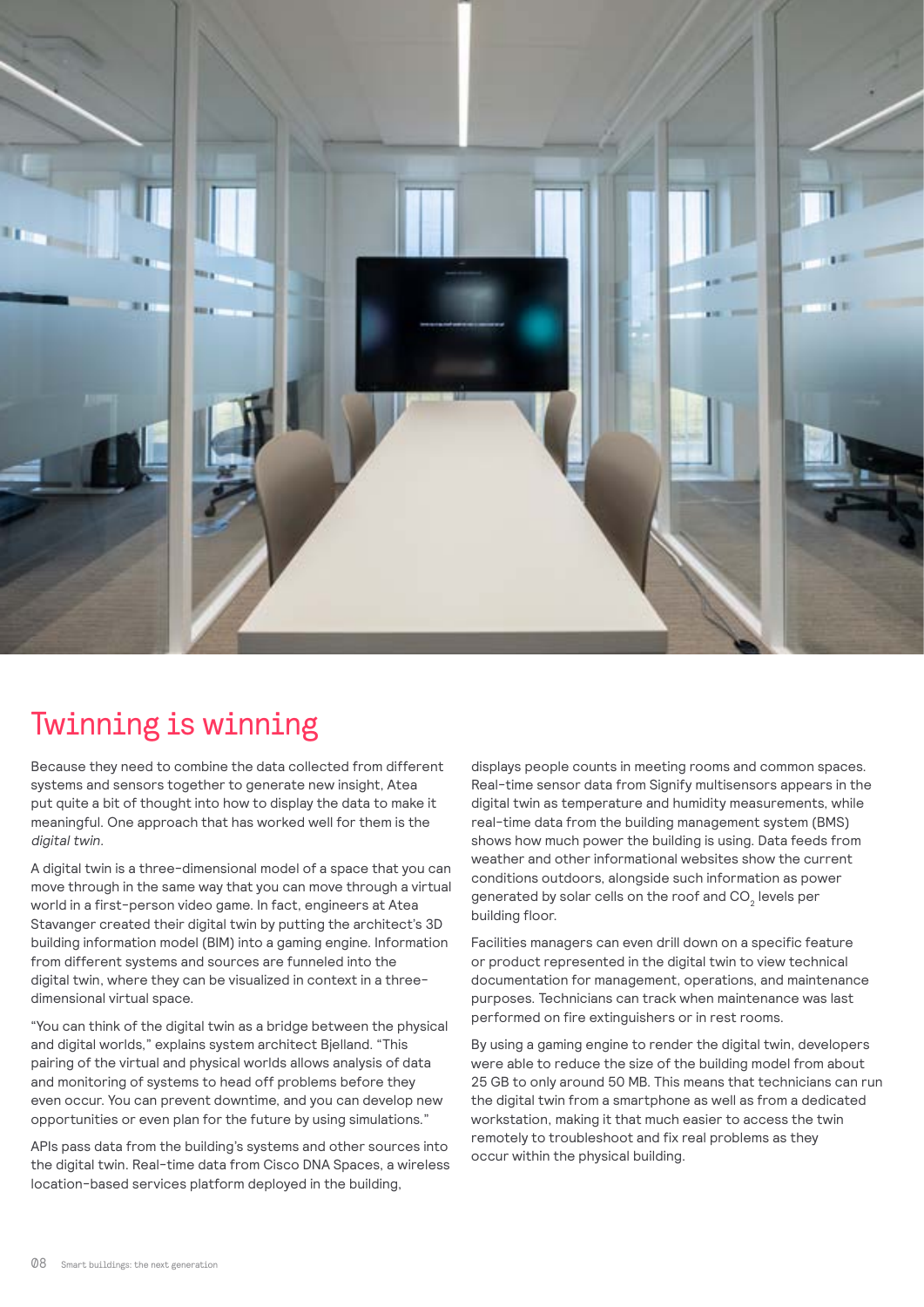### Space is the place

The Atea Stavanger headquarters integrates several capabilities to deliver location-based services to both the users and the managers of spaces within the building. These services, which make use of a sophisticated indoor location system based on Cisco and Signify technologies, support indoor navigation and other capabilities.

For employees, indoor navigation can reduce the amount of time spent searching for available meeting rooms or an open desk. For managers, space optimization reveals traffic patterns, hot spots, and underutilized areas within the building, allowing workspace planners to design the ultimate floorplan based on understanding where people tend to hang out.

The indoor location system in the Atea building combines Wi-Fi triangulation based on Cisco DNA Spaces with visible light communication (VLC) from the Signify luminaires and Interact Office software to create a dense indoor positioning grid. VLC technology uses the modulation of the LED light itself to transmit a unique identifier that can be detected by a smartphone camera. Interact Office Indoor navigation software stores each luminaire's position on a map of the space.

The system then delivers location-based services to the employees via the app. Cisco DNA Spaces offers a resolution of about 5 to 10 m, but VLC increases the resolution to an

astonishing 50 cm, making it possible to locate people and resources with a high degree of accuracy.

Atea has integrated Interact Office and Cisco WebEx with calendars and scheduling within Microsoft Exchange, allowing users to easily find and book free rooms to reduce the amount of time wasted walking around searching for available meeting spaces—up to 30 minutes per day per employee, according to one industry estimate.

Location-based services also support several important space management features at the new Atea headquarters. "In meeting rooms, we've also used Cisco WebEx technology, where we actually use the meeting room camera to count the number of people inside the meeting room," explains Pål Bjelland.

Because the HVAC and Cisco capabilities share data over the same converged network, the system can be configured to automatically optimize conditions in meeting rooms based on occupancy and other factors. For example, the HVAC system automatically kicks in when there are more than 12 people in the room, or when  $CO<sub>2</sub>$  levels rise above the threshold defined for maximum comfort and alertness.

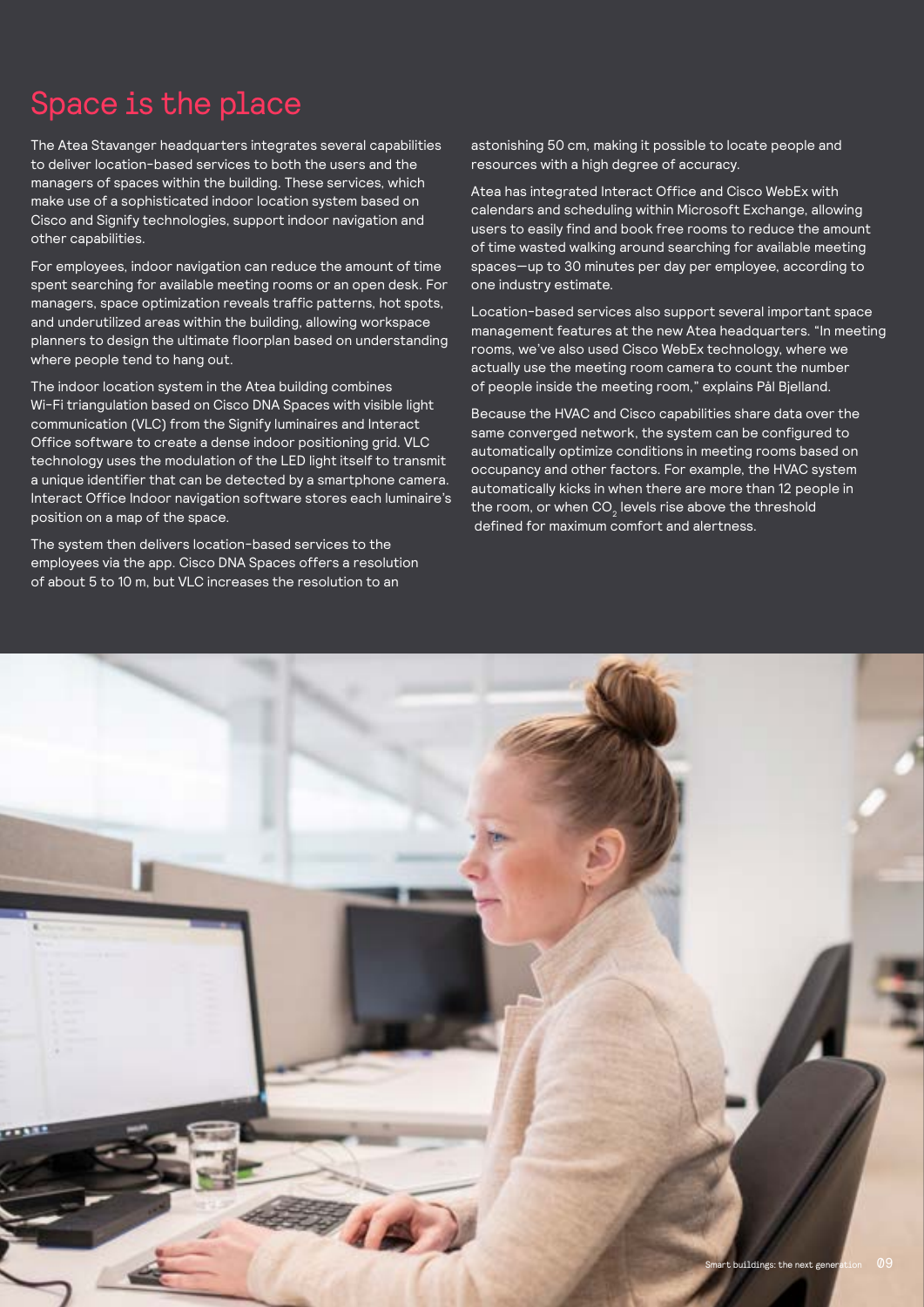#### Working well, being well

"The work environment plays a big role in both the physical and mental well-being of employees. It can influence how people think, feel, and behave on a day-to-day basis." So writes Kasia Maynard of global workplace experts WORKTECH Academy. Atea has taken the need for employee well-being seriously in its design of the Atea Stavanger building, from the lighting to the cafeteria and beyond.

"You can have all the machines and the sensors and everything, but as long as the employees are not happy with it, you're unsuccessful," says Espen Riska. "We have lots of happy employees, I would say, and I think that's because of the environment that we've created with the lighting and so on."

Getting the proper light throughout the day is crucial for maintaining the human body's natural circadian rhythm, which governs alertness and a healthy sleep-wake cycle. Because people spend so much time indoors, especially in office environments, artificial lighting can disrupt this rhythm and interfere with employees' concentration, energy, and productiveness.

To support employee well-being at Atea Stavanger, a glass-roofed atrium in the center of the building introduces generous amounts of natural light. The atrium roof also features a bio-adaptive lighting application that uses dynamic Color Kinetics ColorGraze MX Powercore LED luminaires from Signify together with Interact Office software to reinforce employees' circadian health.

The Interact Office Bio-adaptive lighting software uses a lighting "recipe" based on research into the effect of light on the human circadian cycle throughout the day. The lighting slowly changes intensity and color temperature depending on the hour of the day—brighter, bluer light in the morning to energize; softer, redder light toward the end of the workday to relax, for example. The system runs automatically so that employees don't need to think about it, but they reap the benefits in terms of enhanced alertness, comfort, and productivity.

Riska points to the building's personalization features as another important method for promoting employee well-being. "Instead of me as a leader just saying you will sit there and you will have these kinds of features and so on, the personalization of the lighting is great because then you have the possibility to build your own kind of workspace," Riska says.

Employees can personalize the lighting and other environmental factors such as temperature using the Signify Personal Control App (PCA), which leverages the building's indoor positioning system, multisensors, and HVAC integration.

"It's all about freedom of choice," says Bjelland. "The multisensors in the luminaires are able to detect noise, presence, and temperature. If you need a less noisy location with the perfect temperature, the system can find that location for you."

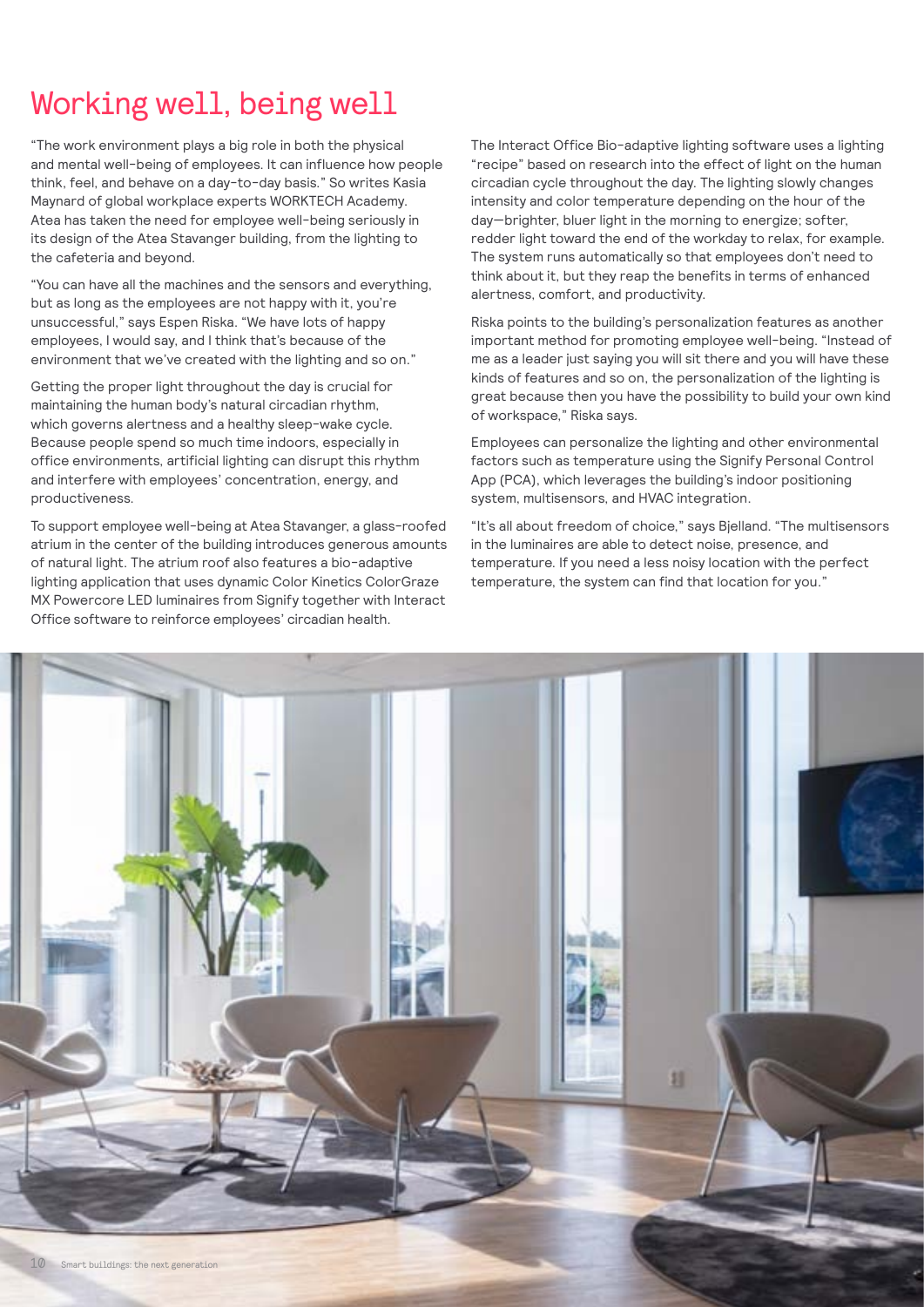

"At Atea, we have a green focus all along the way, and the building that we're in now is carbon zero and energy neutral, it's made for the future. Our challenge is to keep pace and to keep updating and constantly evolving and constantly moving on."

#### **Espen Riska,**

Smart buildings director at Atea Stavanger

#### Staying green—for good

What's next for Atea? The company has ambitious plans to continue innovating and creating ever more sustainable facilities.

"At Atea, we have a green focus all along the way, and the building that we're in now is carbon zero and energy neutral," Riska proudly reports. "It's made for the future. Our challenge is to keep pace and to keep updating and constantly evolving and constantly moving on."

Atea is now constructing a new building in Oslo, where the company's main offices are. As at Stavanger, the focus for the Oslo building is sustainability and efficiency, as well as reducing work-related costs for employees while supporting health and well-being in the building.

Sales manager Kjetil Vasbø sees the Atea Stavanger project as the first of its kind, and looks forward to applying successes and lessons learned not only to the new Oslo building but also to projects with new customers in the smart office space.

"Together with Signify and Cisco and the lighting system we have installed here, we are discovering new ways of working, new ways of being innovative, and new ways of bringing new projects to life," Vasbø says.

Riska agrees. "This building has really given us a showcase to demonstrate to our customers our main focus of keeping a green line in all that we do. In the coming years, we will explore new possibilities within the smart building and the smart office."

Riska understands the effort and commitment that this will take, but he's clearly ready for the challenge. "In the green building environment, we're constantly working and have to work for a greener environment."

Riska pauses and smiles. "I've said it to my employees: we're not finished and we probably never will be."